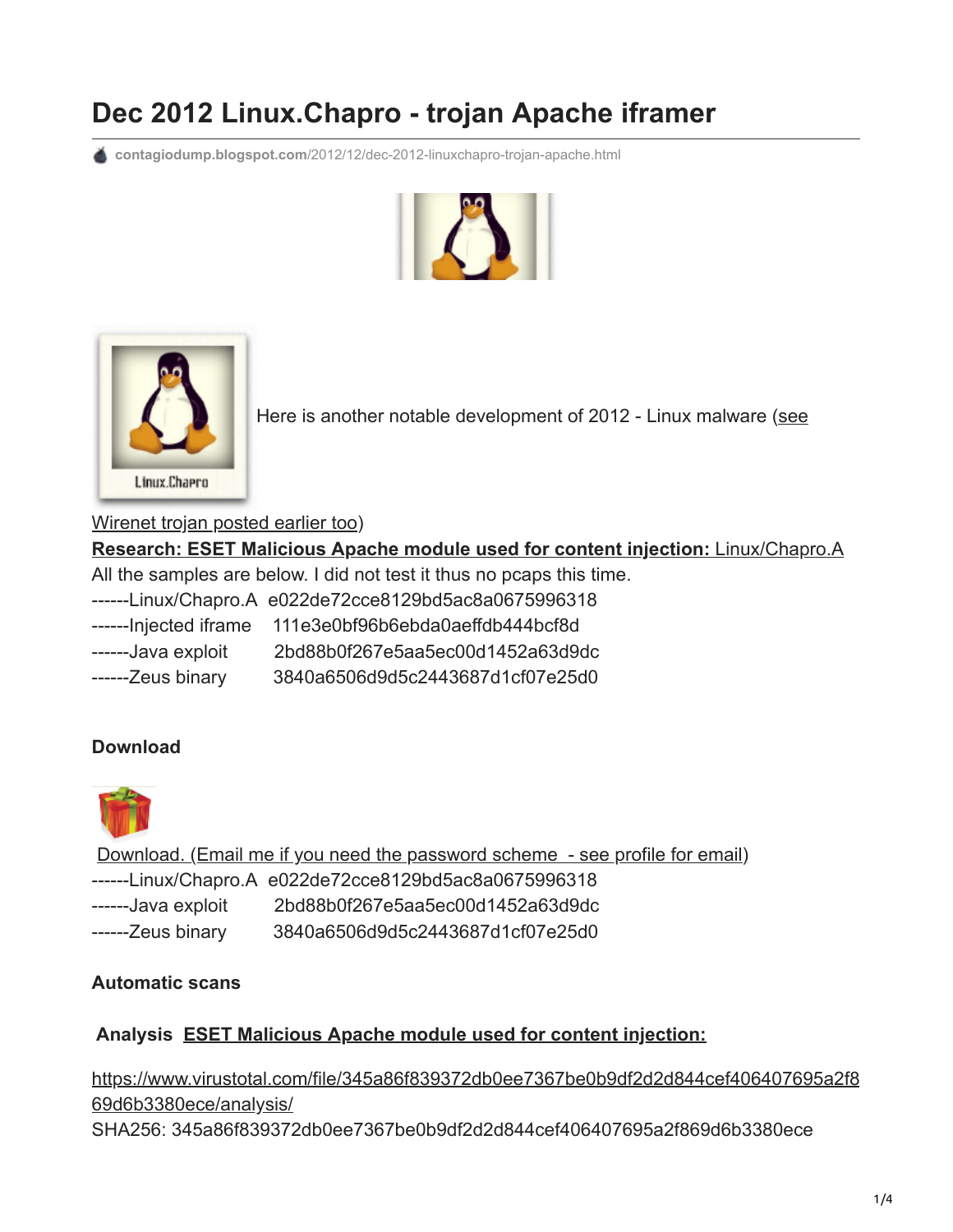SHA1: 2ccb789d57d3ce3dd929307eb78878e6e5c61ccf MD5: e022de72cce8129bd5ac8a0675996318 File size: 38.3 KB ( 39176 bytes ) File name: e022de72cce8129bd5ac8a0675996318 File type: ELF Tags: elf Detection ratio: 19 / 46 Analysis date: 2012-12-21 19:12:13 UTC ( 2 days, 11 hours ago ) AVG Generic6\_c.CLGW 20121221 BitDefender Backdoor.Linux.Agent.E 20121221 CAT-QuickHeal - 20121220 Commtouch - 20121221 Comodo UnclassifiedMalware 20121221 DrWeb Linux.Iframe.1 20121221 ESET-NOD32 Linux/Chapro.A 20121221 F-Secure Backdoor.Linux.Agent.E 20121221 GData Backdoor.Linux.Agent.E 20121221 Ikarus Backdoor.Linux.Apmod 20121221 Jiangmin Backdoor/Linux.fs 20121221 K7AntiVirus Trojan 20121221 Kaspersky HEUR:Backdoor.Linux.Apmod.gen 20121221 MicroWorld-eScan Backdoor.Linux.Agent.E 20121221 nProtect Backdoor.Linux.Agent.E 20121221 PCTools Malware.Linux-Chapro 20121221 Sophos Troj/Apmod-D 20121221 SUPERAntiSpyware - 20121221 Symantec Linux.Chapro 20121221 TrendMicro ELF\_CHAPRO.A 20121221 TrendMicro-HouseCall ELF\_CHAPRO.A 20121221 ViRobot Linux.A.Apmod.39176 20121221

Exploit:Java/CVE-2012-1723 [https://www.virustotal.com/file/a70a8891829344ad3db818b3c4ad76e38a78b0ce3c43d7aaf6](https://www.virustotal.com/file/a70a8891829344ad3db818b3c4ad76e38a78b0ce3c43d7aaf65752fe56d10e09/analysis/) 5752fe56d10e09/analysis/ SHA256: a70a8891829344ad3db818b3c4ad76e38a78b0ce3c43d7aaf65752fe56d10e09 SHA1: d01f76f5467c86bfa266c429e1315e7aad821f93 MD5: 2bd88b0f267e5aa5ec00d1452a63d9dc File size: 30.2 KB ( 30957 bytes ) File name: nYCND File type: ZIP Tags: exploit zip cve-2012-1723 Detection ratio: 2 / 43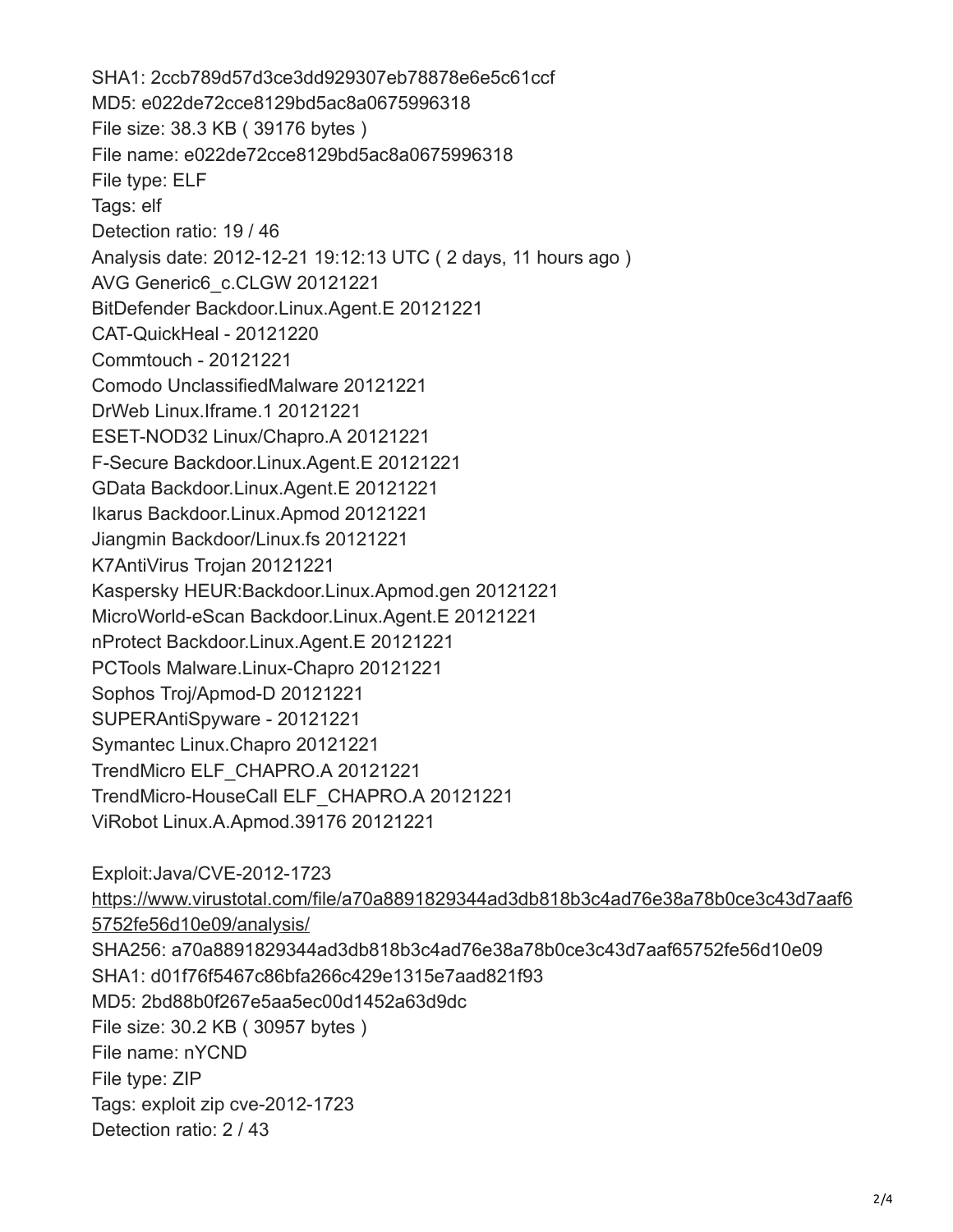Analysis date: 2012-11-23 09:54:46 UTC ( 1 month ago ) Kaspersky UDS:DangerousObject.Multi.Generic 20121123 Microsoft Exploit:Java/CVE-2012-1723!generic 20121123

[https://www.virustotal.com/file/12f38f9be4df1909a1370d77588b74c60b25f65a098a08cf8138](https://www.virustotal.com/file/12f38f9be4df1909a1370d77588b74c60b25f65a098a08cf81389c97d3352f82/analysis/) 9c97d3352f82/analysis/ SHA256: 12f38f9be4df1909a1370d77588b74c60b25f65a098a08cf81389c97d3352f82 SHA1: 5050b57e01bb2aa9730f826f36ad4d41477d8bd9 MD5: 3840a6506d9d5c2443687d1cf07e25d0 File size: 222.0 KB ( 227328 bytes ) File name: 3840a6506d9d5c2443687d1cf07e25d0 File type: Win32 EXE Tags: peexe Detection ratio: 32 / 44 Analysis date: 2012-12-22 20:02:23 UTC ( 1 day, 10 hours ago ) Agnitum Trojan.Injector!5xrrtg7IXGQ 20121222 AntiVir TR/PSW.Zbot.2884 20121222 Avast Win32:Crypt-OMW [Trj] 20121222 AVG PSW.Generic10.AOEA 20121222 BitDefender Trojan.Generic.8218925 20121222 Comodo TrojWare.Win32.Trojan.Agent.Gen 20121222 DrWeb Trojan.PWS.Panda.368 20121222 ESET-NOD32 a variant of Win32/Injector.ZRA 20121222 F-Secure Trojan.Generic.8218925 20121222 Fortinet W32/Zbot.ARO!tr 20121222 GData Trojan.Generic.8218925 20121222 Ikarus Trojan.Win32.Yakes 20121222 Jiangmin TrojanSpy.Zbot.csit 20121221 K7AntiVirus Spyware 20121221 Kaspersky Trojan-Spy.Win32.Zbot.gmeq 20121222 Kingsoft Win32.Troj.Zbot.gm.(kcloud) 20121217 Malwarebytes Trojan.Agent 20121222 McAfee PWS-Zbot.gen.aro 20121222 McAfee-GW-Edition PWS-Zbot.gen.aro 20121222 Microsoft PWS:Win32/Zbot 20121222 Norman W32/ZBot.DIJG 20121222 nProtect Trojan.Generic.8218925 20121222 Panda Trj/Genetic.gen 20121222 PCTools Trojan-PSW.Generic!rem 20121222 Sophos Mal/Zbot-JM 20121222 SUPERAntiSpyware Trojan.Agent/Gen-Zbot 20121222 Symantec Infostealer 20121222 TheHacker Trojan/Injector.zra 20121222